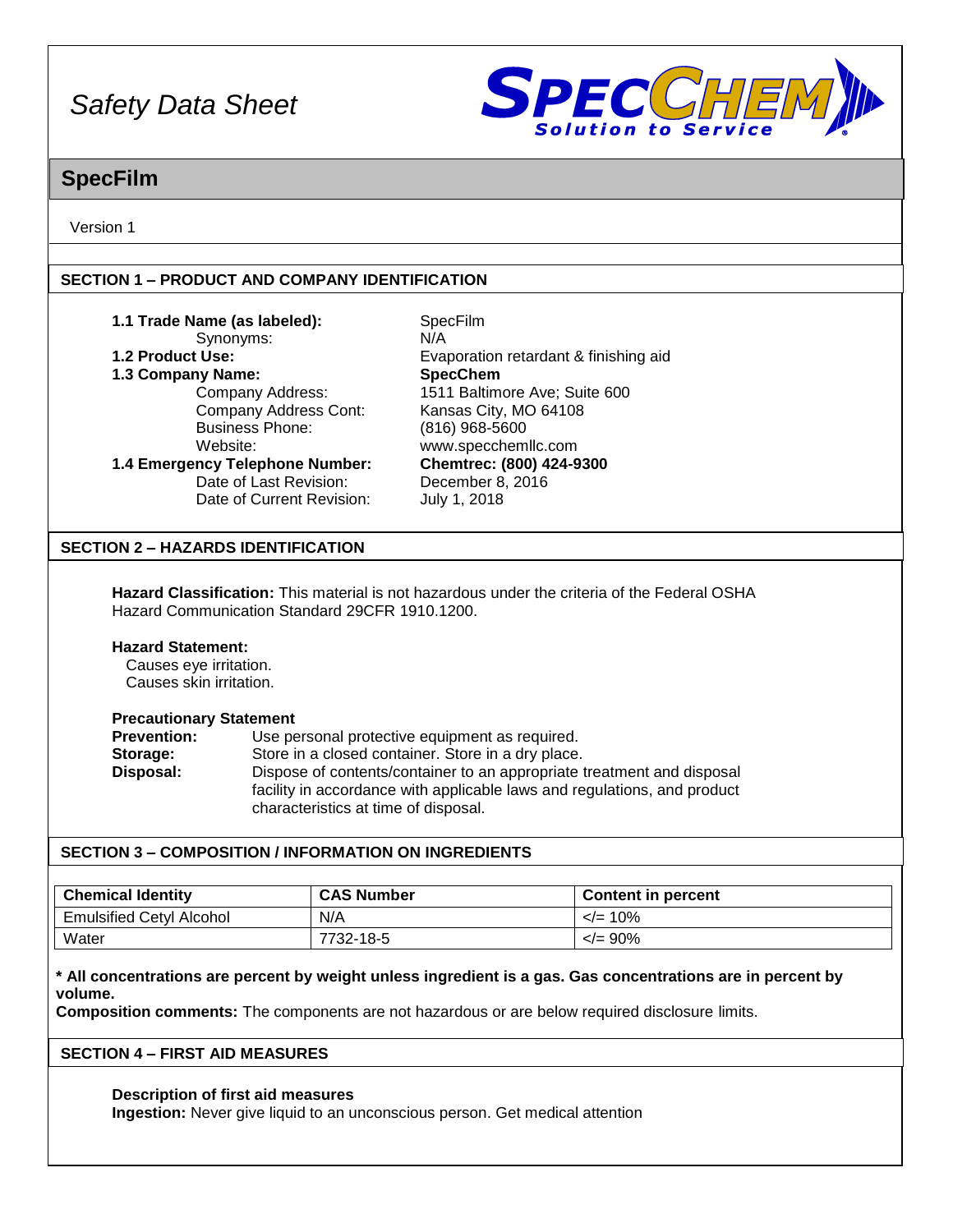

### **SpecFilm**

| <b>Specriim</b>                                                                                                                                                                                                                                                                                                                                                                                                                                       |
|-------------------------------------------------------------------------------------------------------------------------------------------------------------------------------------------------------------------------------------------------------------------------------------------------------------------------------------------------------------------------------------------------------------------------------------------------------|
| Version 1                                                                                                                                                                                                                                                                                                                                                                                                                                             |
| immediately.<br>Inhalation: Move to fresh air. If breathing is difficult, give oxygen. Perform artificial respiration if<br>breathing has stopped.<br>Skin contact: Immediately flush with plenty of water for at least 15 minutes while removing<br>contaminated clothing and shoes.<br>Eye contact: If in eyes, hold eyes open, flood with water for at least 15 minutes and see<br>a doctor.<br>Most important symptoms/effects, acute and delayed |
| Symptoms: No data available.<br>Indication of immediate medical attention and special treatment needed<br><b>Treatment: No data available.</b>                                                                                                                                                                                                                                                                                                        |
| <b>SECTION 5 - FIRE FIGHTING MEASURES</b>                                                                                                                                                                                                                                                                                                                                                                                                             |
| General fire hazards:<br>No data available.                                                                                                                                                                                                                                                                                                                                                                                                           |
| Suitable (and unsuitable) extinguishing media<br><b>Suitable extinguishing media:</b> Use: Foam. Carbon dioxide or dry powder.<br>Unsuitable extinguishing media: No data available.<br>Specific hazards arising from the<br>chemical:<br>No data available.                                                                                                                                                                                          |
| Special protective equipment and precautions for firefighters<br>Special fire fighting procedures: No data available.<br>Special protective equipment for<br>fire-fighters:<br>No data available.                                                                                                                                                                                                                                                     |
| <b>SECTION 6 - ACCIDENTAL RELEASE MEASURES (STEPS FOR SPILLS)</b>                                                                                                                                                                                                                                                                                                                                                                                     |
| Personal precautions, protective equipment and emergency procedures:<br>No data available.                                                                                                                                                                                                                                                                                                                                                            |
| Methods and material for containment and cleaning up:<br>Sweep up and place in a clearly labeled container for chemical waste.                                                                                                                                                                                                                                                                                                                        |
| <b>SECTION 7 - HANDLING AND STORAGE</b>                                                                                                                                                                                                                                                                                                                                                                                                               |
| Precautions for safe handling:<br>Keep away from heat, sparks and open flame.                                                                                                                                                                                                                                                                                                                                                                         |
| Conditions for safe storage, including any incompatibilities:<br>No data available.                                                                                                                                                                                                                                                                                                                                                                   |
| <b>SECTION 8 - EXPOSURE CONTROLS / PERSONAL PROTECTION</b>                                                                                                                                                                                                                                                                                                                                                                                            |
|                                                                                                                                                                                                                                                                                                                                                                                                                                                       |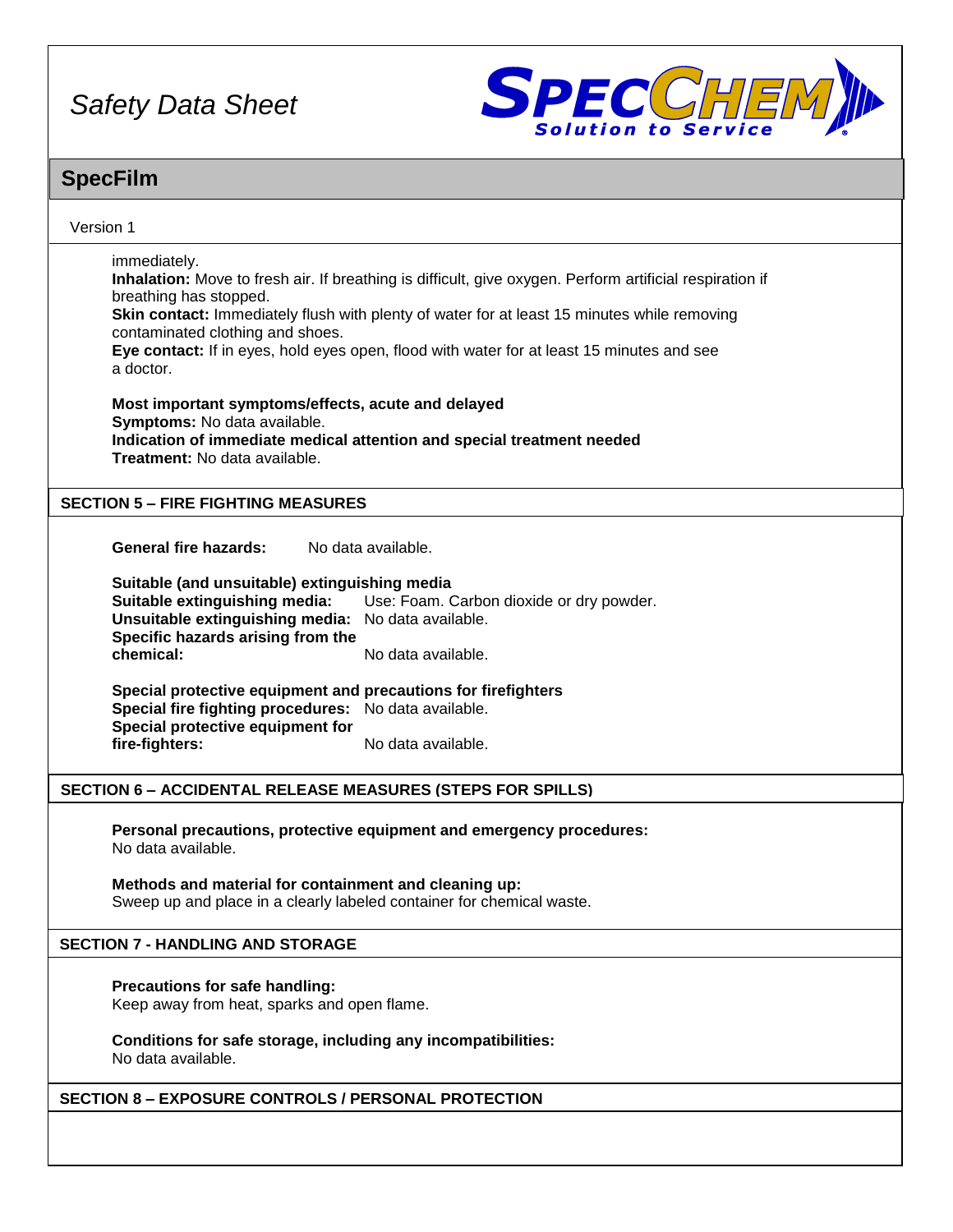

### **SpecFilm**

Version 1

### **Control parameters**

**Occupational exposure limits:** None of the components have assigned exposure limits.

**Appropriate engineering controls:** No data available.

**Individual protection measures, such as personal protective equipment General information:** No data available. **Eye/face protection:** No data available.

**Skin protection Hand protection:** No data available. **Other:** No data available. **Respiratory protection:** No data available. **Hygiene measures:** No data available.

### **SECTION 9 – PHYSICAL AND CHEMICAL PROPERTIES**

**Physical state:** Solid **Form:** No data available. **Color:** No data available. **Odor:** No data available. **Odor threshold:** No data available. **pH:** No data available. **Melting point/freezing point:** 47 - 50 °C **Initial boiling point and boiling range:** 248.9 °C **Flash Point:** 160 °C **Evaporation rate:** No data available. **Flammability (solid, gas):** No data available. **Upper/lower limit on flammability or explosive limits Flammability limit - upper (%):** No data available. **Flammability limit - lower (%):** No data available. **Explosive limit - upper (%):** No data available. **Explosive limit - lower (%):** No data available. **Vapor pressure:** No data available. **Vapor density:** No data available. **Relative density:** No data available. **Solubility(ies) Solubility in water:** No data available. **Solubility (other):** No data available. **Partition coefficient (n-octanol/water):** No data available. **Auto-ignition temperature:** No data available. **Decomposition temperature:** No data available. **Viscosity:** No data available.

**SECTION 10 – STABILITY AND REACTIVITY**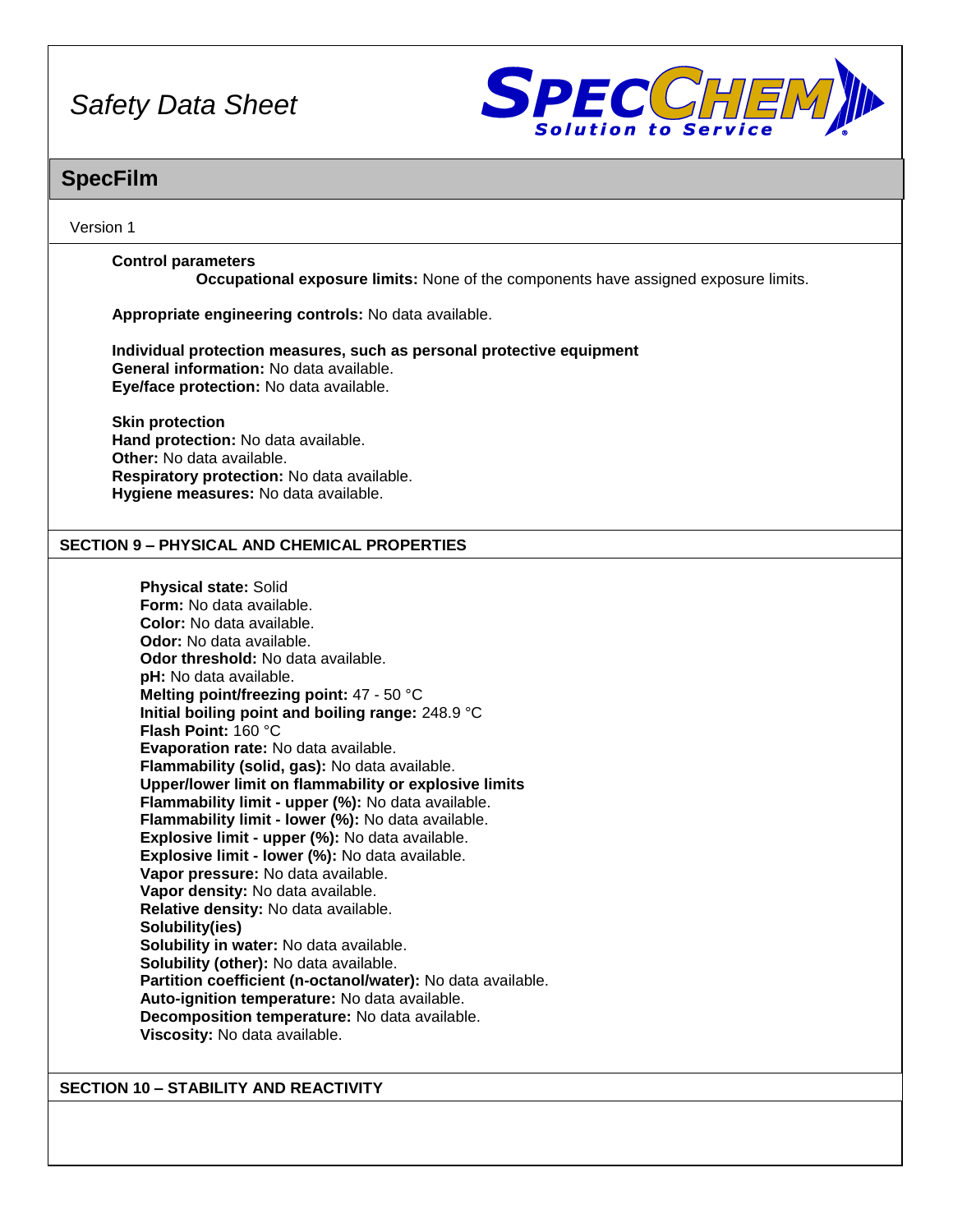

### **SpecFilm**

### Version 1

**Reactivity:** No data available. **Chemical stability:** No data available. **Possibility of hazardous reactions:** No data available. **Conditions to avoid:** No data available. **Incompatible materials:** No data available. **Hazardous decomposition products:** No data available.

#### **SECTION 11 – TOXICOLOGY INFORMATION**

**Symptoms related to the physical, chemical and toxicological characteristics Ingestion:** No data available. **Inhalation:** No data available. **Skin contact:** No data available. **Eye contact:** No data available. **Information on toxicological effects Acute toxicity (list all possible routes of exposure) Oral Product:** ATEmix (): 2,000 mg/kg **Dermal Product:** Not classified for acute toxicity based on available data. **Inhalation Product:** No data available. **Repeated dose toxicity product:** No data available. **Skin corrosion/irritation product:** No data available. **Serious eye damage/eye irritation product:** No data available. **Respiratory or skin sensitization product:** No data available. **Carcinogenicity Product:** No data available*.* **IARC Monographs on the Evaluation of Carcinogenic Risks to Humans:** No carcinogenic components identified **US. National Toxicology Program (NTP) Report on Carcinogens:** No carcinogenic components identified **US. OSHA Specifically Regulated Substances (29 CFR 1910.1001-1050):** No carcinogenic components identified **Germ cell mutagenicity In vitro product**: No data available. **In vivo product:** No data available. **Reproductive toxicity product:** No data available. **Specific target organ toxicity - single exposure product:** No data available. **Specific target organ toxicity - repeated exposure product:** No data available. **Aspiration hazard product:** No data available.

### **SECTION 12 – ECOLOGICAL INFORMATION**

**Ecotoxicity: Acute hazards to the aquatic environment: Fish - Product:** No data available. **Aquatic invertebrates - Product:** No data available. **Chronic hazards to the aquatic environment: Fish - Product:** No data available. **Aquatic invertebrates - Product:** No data available.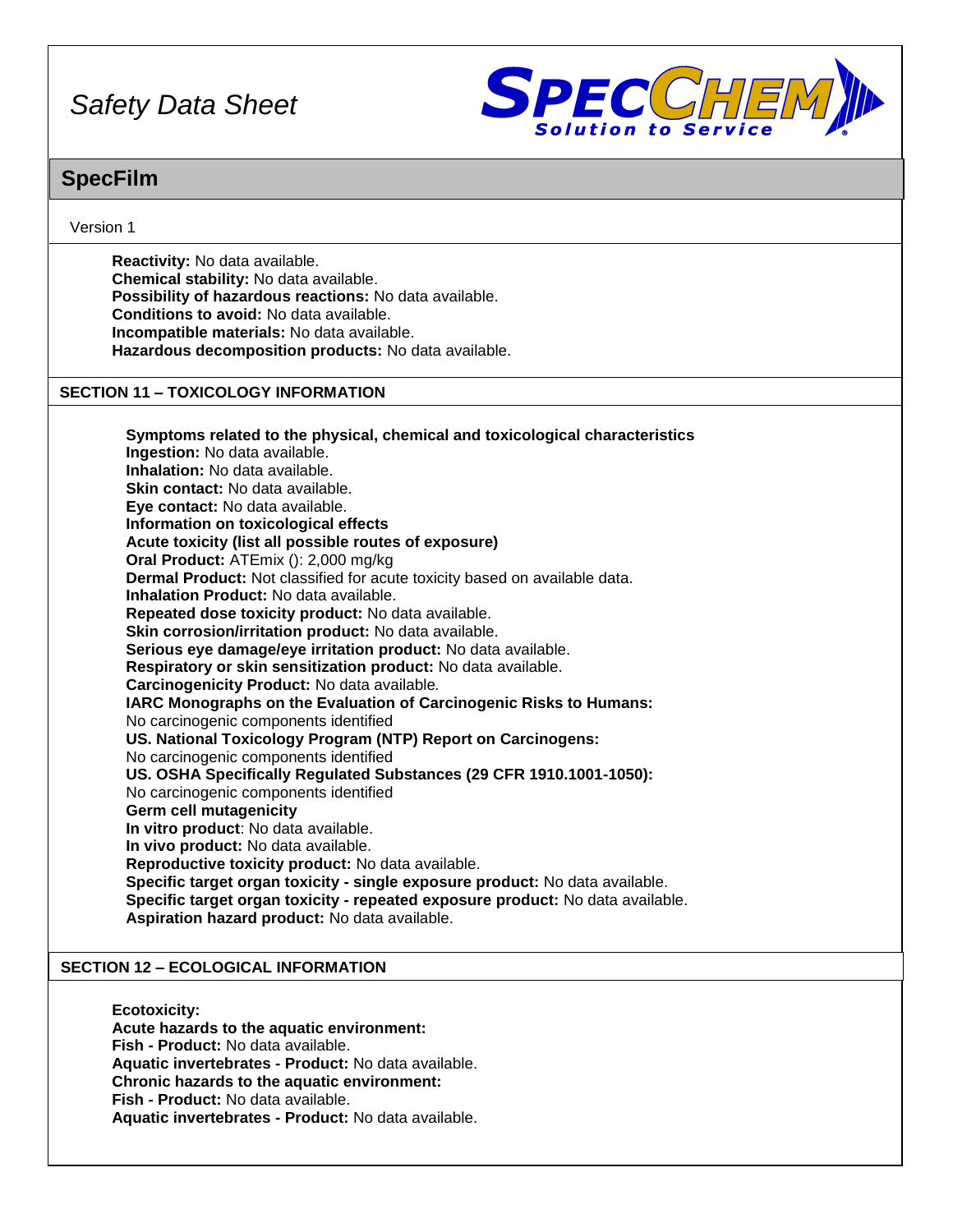

### **SpecFilm**

### Version 1

**Toxicity to Aquatic Plants - Product:** No data available. **Persistence and degradability Biodegradation - Product:** No data available. **BOD/COD ratio - Product:** No data available. **Bioaccumulative potential Bioconcentration factor (BCF) Product:** No data available. **Specified substance(s):** Cetyl Alcohol Green algae (Chlorella fusca vacuolata), Bioconcentration factor (BCF): 17,000 (Static) Carp (Leuciscus idus melanotus), Bioconcentration factor (BCF): 1,230 (Renewal) **Partition coefficient n-octanol / water (log Kow) Product:** No data available. **Mobility in soil:** No data available. **Known or predicted distribution to environmental compartments** Hexadecan-1-ol No data available. **Known or predicted distribution to environmental compartments** Hexadecan-1-ol No data available.

### **SECTION 13 – DISPOSAL CONSIDERATIONS**

**Disposal instructions:** No data available. **Contaminated packaging:** No data available.

### **SECTION 14 - TRANSPORTATION INFORMATION**

Not regulated for US DOT transport. Not regulated for IMDG transport.

### **SECTION 15 – REGULATORY INFORMATION**

**US federal regulations US. OSHA Specifically Regulated Substances (29 CFR 1910.1001-1050)** None present or none present in regulated quantities. **CERCLA Hazardous Substance List (40 CFR 302.4):** None present or none present in regulated quantities. Superfund amendments and reauthorization act of 1986 (SARA) **Hazard categories** Not listed. **SARA 302 Extremely hazardous substance** None present or none present in regulated quantities. **SARA 304 Emergency release notification** None present or none present in regulated quantities. **SARA 311/312 Hazardous chemical Chemical identity Threshold Planning Quantity SARA 313 (TRI reporting)** None present or none present in regulated quantities. **Clean Water Act Section 311 Hazardous Substances (40 CFR 117.3)**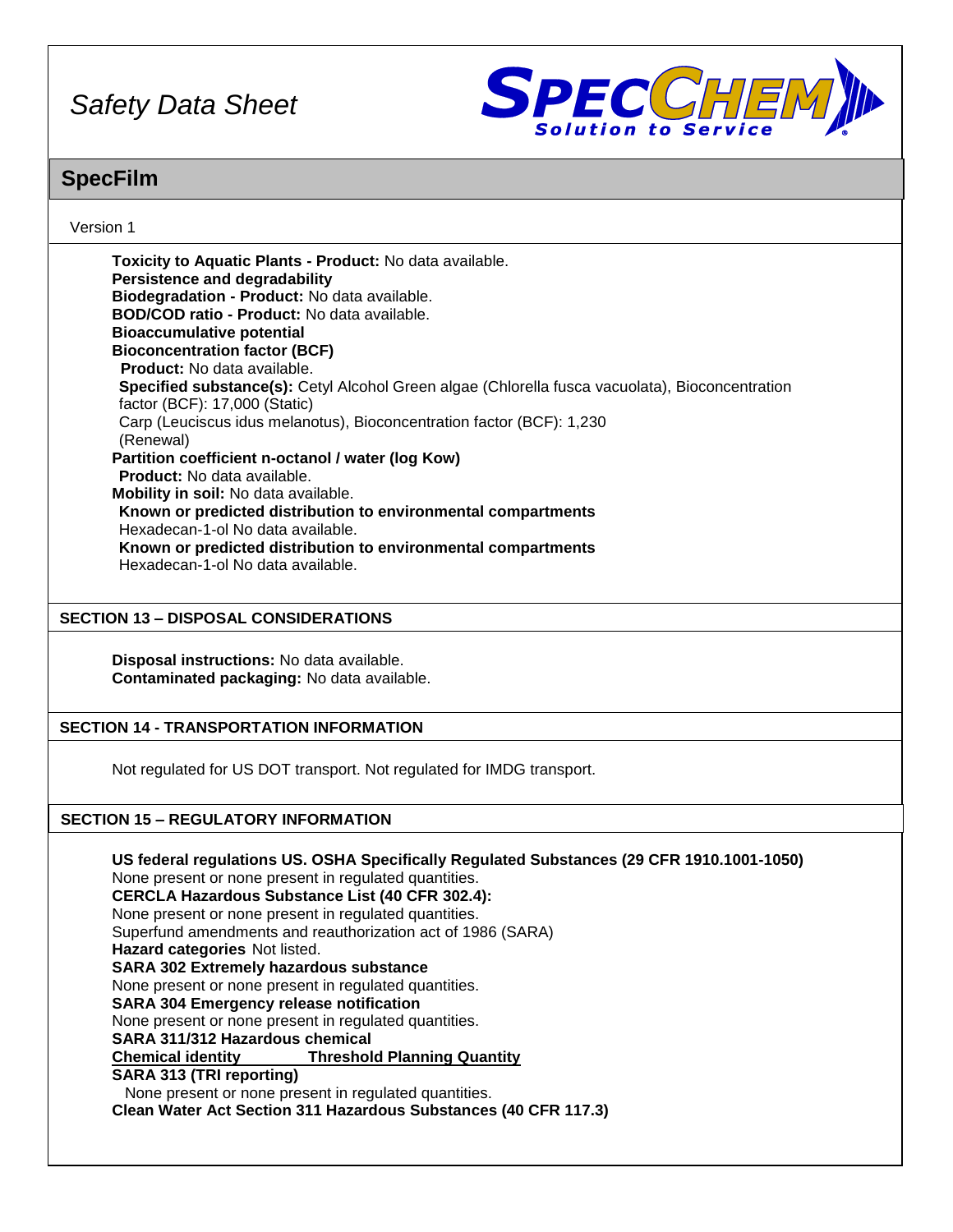

### **SpecFilm**

Version 1 None present or none present in regulated quantities. **Clean Air Act (CAA) Section 112(r) Accidental Release Prevention (40 CFR 68.130):** None present or none present in regulated quantities. **US state regulations US. California Proposition 65** No ingredient regulated by CA Prop 65 present. **US. New Jersey Worker and Community Right-to-Know Act** No ingredient regulated by NJ Right-to-Know Law present. **US. Massachusetts RTK - Substance List** No ingredient regulated by MA Right-to-Know Law present. **US. Pennsylvania RTK - Hazardous Substances** No ingredient regulated by PA Right-to-Know Law present. **US. Rhode Island RTK** No ingredient regulated by RI Right-to-Know Law present. **Inventory Status: Australia AICS:** Not in compliance with the inventory. **Canada DSL Inventory List:** Not in compliance with the inventory. **EU EINECS List:** On or in compliance with the inventory **EU ELINCS List:** Not in compliance with the inventory. **Japan (ENCS) List:** Not in compliance with the inventory. **EU No Longer Polymers List:** Not in compliance with the inventory. **China Inv. Existing Chemical Substances:** Not in compliance with the inventory. **Korea Existing Chemicals Inv. (KECI**): Not in compliance with the inventory. **Canada NDSL Inventory:** Not in compliance with the inventory. **Philippines PICCS:** Not in compliance with the inventory. **US TSCA Inventory:** On or in compliance with the inventory **New Zealand Inventory of Chemicals:** Not in compliance with the inventory. **Japan ISHL Listing:** Not in compliance with the inventory. **Japan Pharmacopoeia Listing:** Not in compliance with the inventory.

### **SECTION 16 – OTHER INFORMATION**

#### **Hazard Rating System HMIS** Health - 1 Flammability - 0

Physical Hazard – 0

Date of Printing: July 1, 2018

The information contained herein is believed to be accurate but is not warranted to be so. Data and calculations are based on information furnished by the manufacturer of the product and manufacturers of the components of the product. Users are advised to confirm in advance of the need that information is current, applicable and suited to the circumstances of use. This safety sheet cannot cover all possible situations which the user may experience during processing. Each aspect of your operation should be examined to determine if, or where, additional precautions may be necessary. All health and safety information contained in this bulletin should be provided to your employees or customers. SpecChem